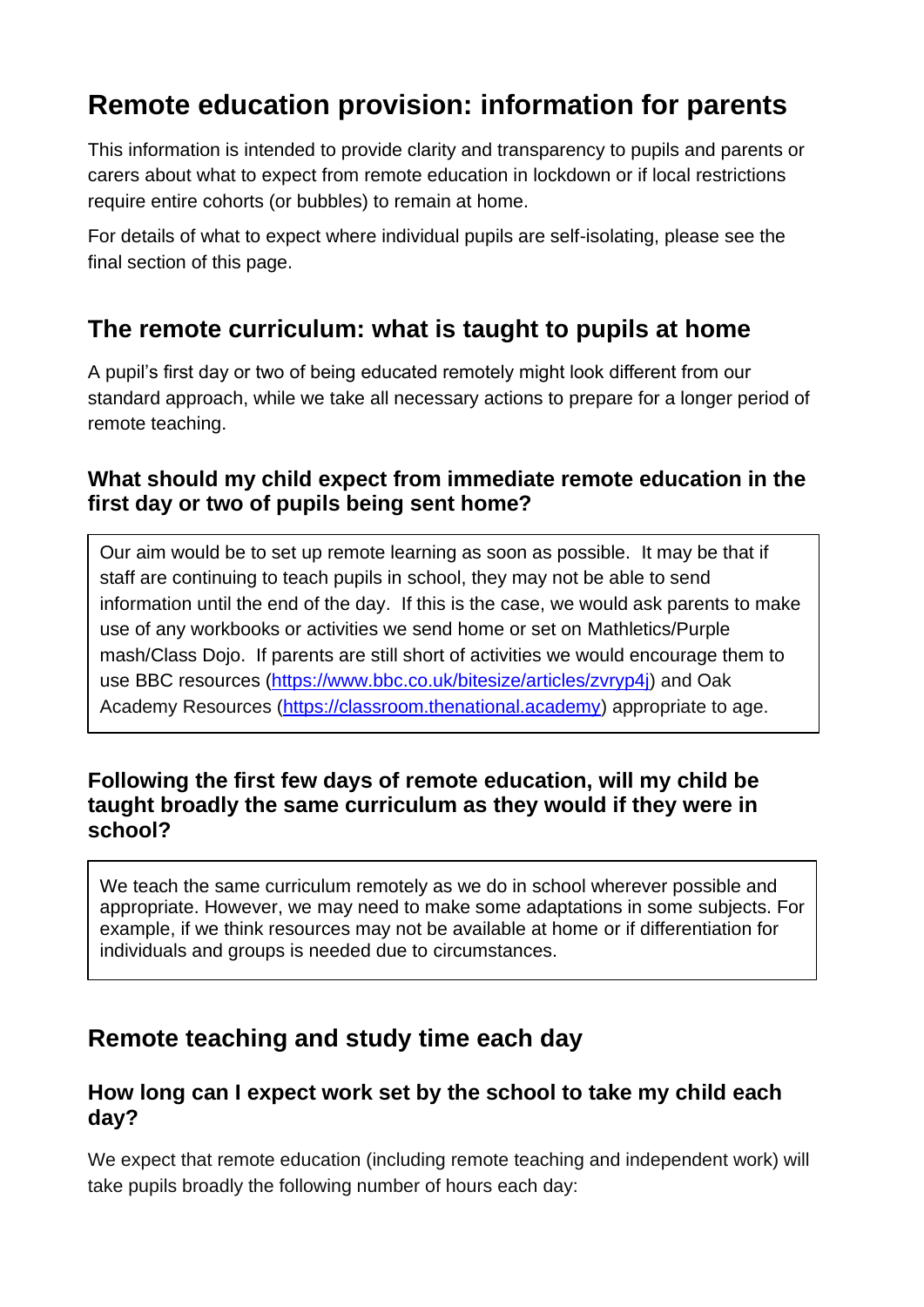- Everyone must engage in the learning at home. We are here to support this and will be regularly in touch to ensure no one is disadvantaged.
- We aim for all children to have 3 core lessons (2 in the morning—maths and English; 1 in the afternoon) plus simmering skills activities e.g. (daily reading, phonics/spellings, mental maths). Children should be involved in activities **for at least** 3 hours per day. 2 hours in the morning and 1 hour in the afternoon. Please note that children are expected to break this learning up into manageable pieces…..however if children do get absorbed let them 'run with it'.

# **Accessing remote education**

help.

### **How will my child access any online remote education you are providing?**

- KS2 (Y3—6) will regularly use Office 365 tools and teams .We will not be aiming for live teams sessions all the time as we worry, in a rural area, that internet connection will fail and that it puts massive pressure on parents having multiple devices. Staff are aiming for recorded videos, online videos and PowerPoints to give input. Staff will also aim to use teams to have a briefing meeting at the start of the week and daily debriefs in the afternoon to see how things have gone, discuss problems and give feedback. This will also mean that children have opportunity to socially and emotionally connect every day.
- KS1 (Y1-2) and Reception staff will aim to record teacher input videos, use online videos or powerpoints to introduce learning and activities. Purple mash (Y1-2) and Class Dojo (Reception) will be regularly used. KS1 and Reception will also aim to do teams meeting with parents and children (on children's accounts) to catch up.
- If anyone is having difficulties, please get in touch and we will see how we can

#### **If my child does not have digital or online access at home, how will you support them to access remote education?**

We recognise that some pupils may not have suitable online access at home. We take the following approaches to support those pupils to access remote education: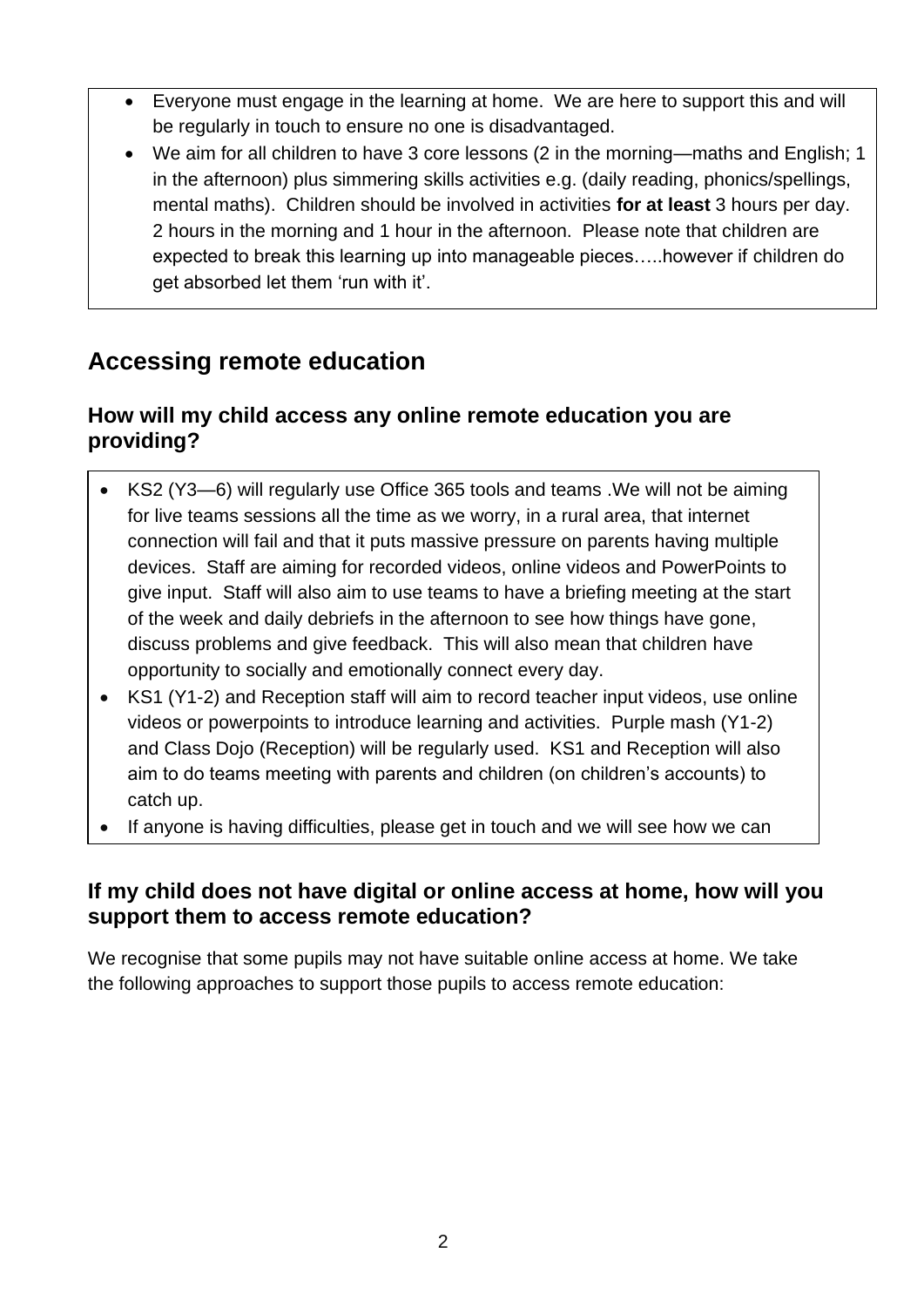Please contact the office if you are struggling with access at home. Depending on circumstances we may be able to:

- Lend laptops (under a signed agreement) if we have enough capacity. The school will prioritise the distribution of these as it sees fit.
- Support with increasing mobile data or access to devices that enable an internet connection (for example, routers or dongles). There are a variety of schemes we may be able to access
- We are providing printing packs for all pupils and are happy to add additional materials if you are struggling with access to some resources.
- We have week 1 and week 2 home learning books and packs to enable work to be handed in and set.

## **How will my child be taught remotely?**

We use a combination of the following approaches to teach pupils remotely:

- A weekly timetable detailing the overview of learning each day
- live briefings and debriefs related to learning
- recorded teaching (e.g video/audio recordings made by teachers, Oak National Academy lessons, NCETM recordings, BBC recordings etc)
- Online/Teams assignments or lessons e.g through teams assignments, sway or forms
- printed paper packs produced by teachers (e.g. workbooks, worksheets)
- weekly reading book exchange
- weekly home learning book exchange so teachers can evaluate the work and feedback as appropriate
- Class Dojo, Mathletics and Purple Mash resources
- long-term project work and/or internet research activities (we will avoid an over-reliance on this approach)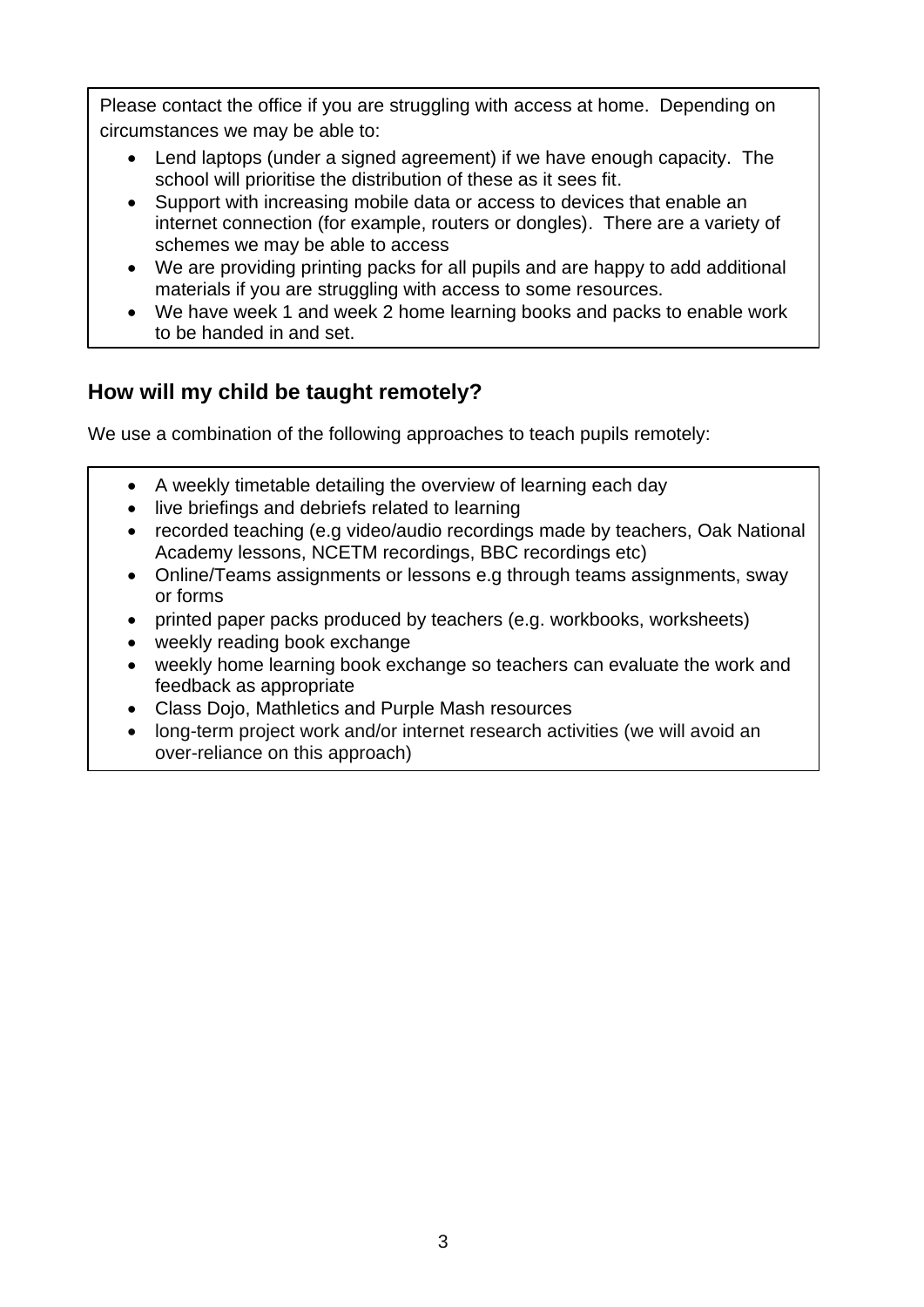# **Engagement and feedback**

### **What are your expectations for my child's engagement and the support that we as parents and carers should provide at home?**

- Everyone must engage in the learning at home. We are here to support this and will be regularly in touch to ensure no one is disadvantaged. Children should be involved in activities for **at least** 3 hours per day. 2 hours in the morning and 1 hour in the afternoon. Please note that children are expected to break this learning up into manageable pieces…..however if children do get absorbed let them 'run with it'.
- It is crucial that parents establish and expect a home learning routine. Staff have issued timetables as guides. Children having a work space and equipment ready is also strongly recommended (give them ownership in creating this). The saying 'failing to plan is planning to fail' is true in this circumstance. We understand that children don't see home as 'school' and this presents difficulties — so talking about expectations and making adaptations will help them understand this.
- All primary age children will need parental help and encouragement. However, older children should be able to be more independent. Children at KS1 (Y1— 2) and Reception will need more parental help to focus and organize themselves. We understand that parents are not teachers but try to remember you are facilitating children to complete the work (not doing it for them). Regular reading with your child continues to be crucial.

### **How will you check whether my child is engaging with their work and how will I be informed if there are concerns?**

We will be checking children's engagement in the following ways:

- Completion of tasks online e.g. Teams, Mathletics, Purple Mash or Class Dojo
- Attendance to live briefings on teams
- Return of home learning books and completion of the tasks set.
- Liaison with the school through phone calls and emails if support is needed.

The school will be checking daily and will draw knowledge together on a weekly basis through the range of approaches above. If we have not had contact or have concerns the school will be in touch by the end of week 1 (at the very latest) and regularly thereafter as is deemed necessary.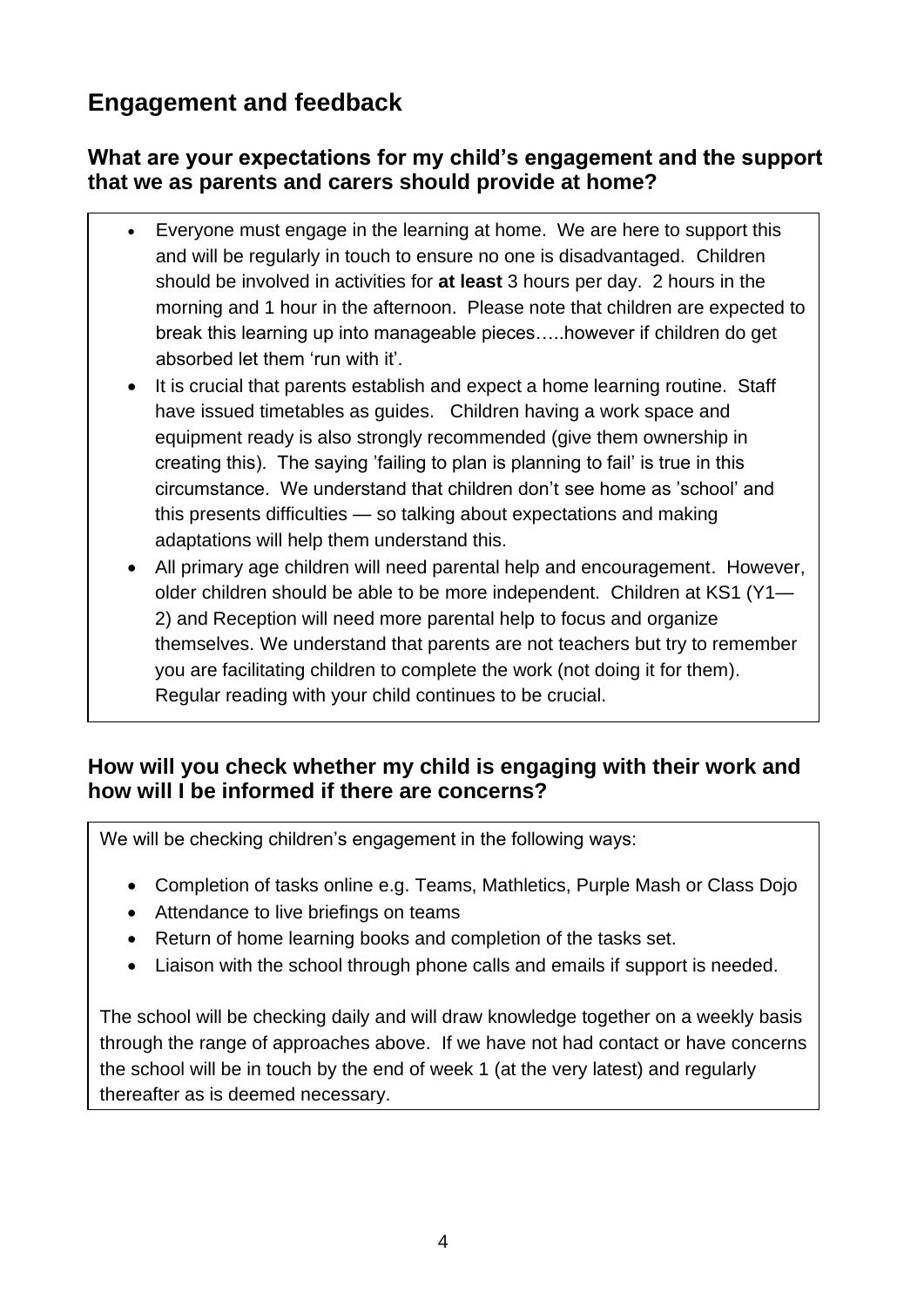## **How will you assess my child's work and progress?**

Feedback can take many forms and may not always mean extensive written comments for individual children. For example, whole-class feedback or quizzes marked automatically via digital platforms are also valid and effective methods, amongst many others. Our approach to feeding back on pupil work is as follows:

- Verbal feedback in daily debriefs e.g. children sharing their work and achievements
- Online feedback through Teams, Purple Mash or Class Dojo
- Written feedback, praise stickers or highlighting (think pink; green great; yellow spelling) in weekly home learning books. These books will swop each week
- Selection of achievers across learners at home and school celebrated in the school news
- Automatic feedback through digital, online tasks
- Self marking where children are given mark schemes to self assess (older children)

# **Additional support for pupils with particular needs**

### **How will you work with me to help my child who needs additional support from adults at home to access remote education?**

We recognise that some pupils, for example some pupils with special educational needs and disabilities (SEND), may not be able to access remote education without support from adults at home. We acknowledge the difficulties this may place on families, and we will work with parents and carers to support those pupils in the following ways:

We will aim to set remote learning that is differentiated according to children's needs (as we do in school). There may be bespoke approaches and programs of work which we would aim to communicate individually to families where appropriate. Where teaching assistants would be supporting in school, we would aim to make sure more regular contact or live provision was available.

## **Remote education for self-isolating pupils**

Where individual pupils need to self-isolate but the majority of their peer group remains in school, how remote education is provided will likely differ from the approach for whole groups. This is due to the challenges of teaching pupils both at home and in school.